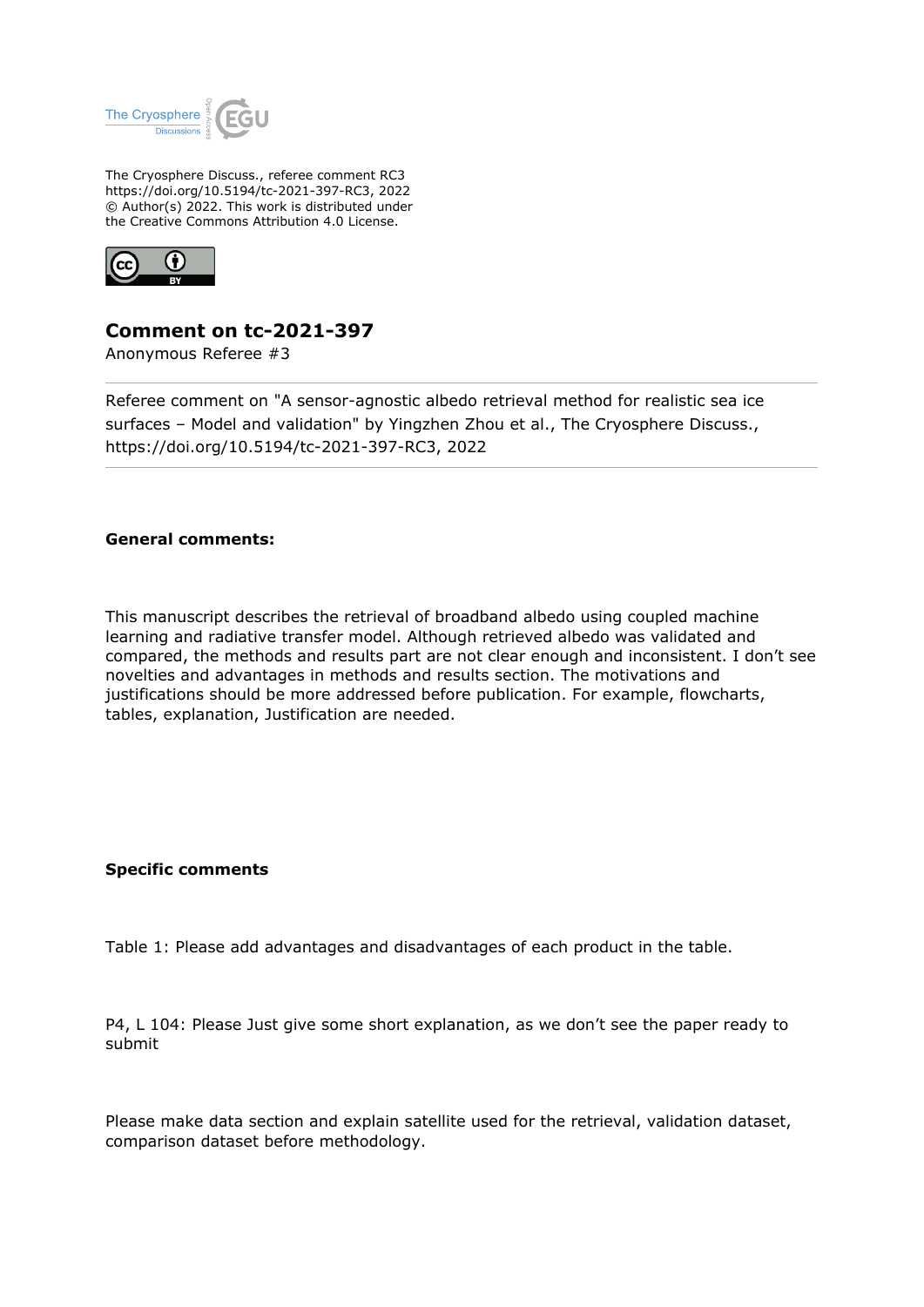Section  $2.2$ : I would be merited to have a flowchart to understand better.

Section 2.4: The details of structure of MLANN must be addressed. For example, the number of layers, activation functions, weight initialization, input variables (should be synthetic dataset, SD), target variables, how to train and validate, accuracies.

P10, L251: the cloud screening method used MODIS bands? If it's right, how can it be used for SGLI?

Figure 2: This figure should go data section.

Figure 3: Can you explain what is the difference between c and d?

Section 3.4: I don't understand the link between surface metamorphism and two days (Morning-noon-early afternoon, late afternoon) albedo changes. Figure 8 is not mentioned in section 3.4. If they have some links please elaborate more.

Section 3.5: The retrieved albedo using SGLI is also comprehensively validated like a MODIS and analyzed with solar zenith angle, surface metamorphism. The retrieved albedo using SGLI should be validated and compared in parallel.

Section 4.1 and 4.2: In 4.1, albedo retrieval map against MCD is daily but in 4.2, 5-day mean albedo map against MERIS. Can you elaborate why they are different?

The retrieved albedo maps are only shown near Svalbard islands but Pan-Arctic retrieved albedo map should be shown and have to be compared with other comparison dataset.

Minor comments:

All captions in the table should be above table.